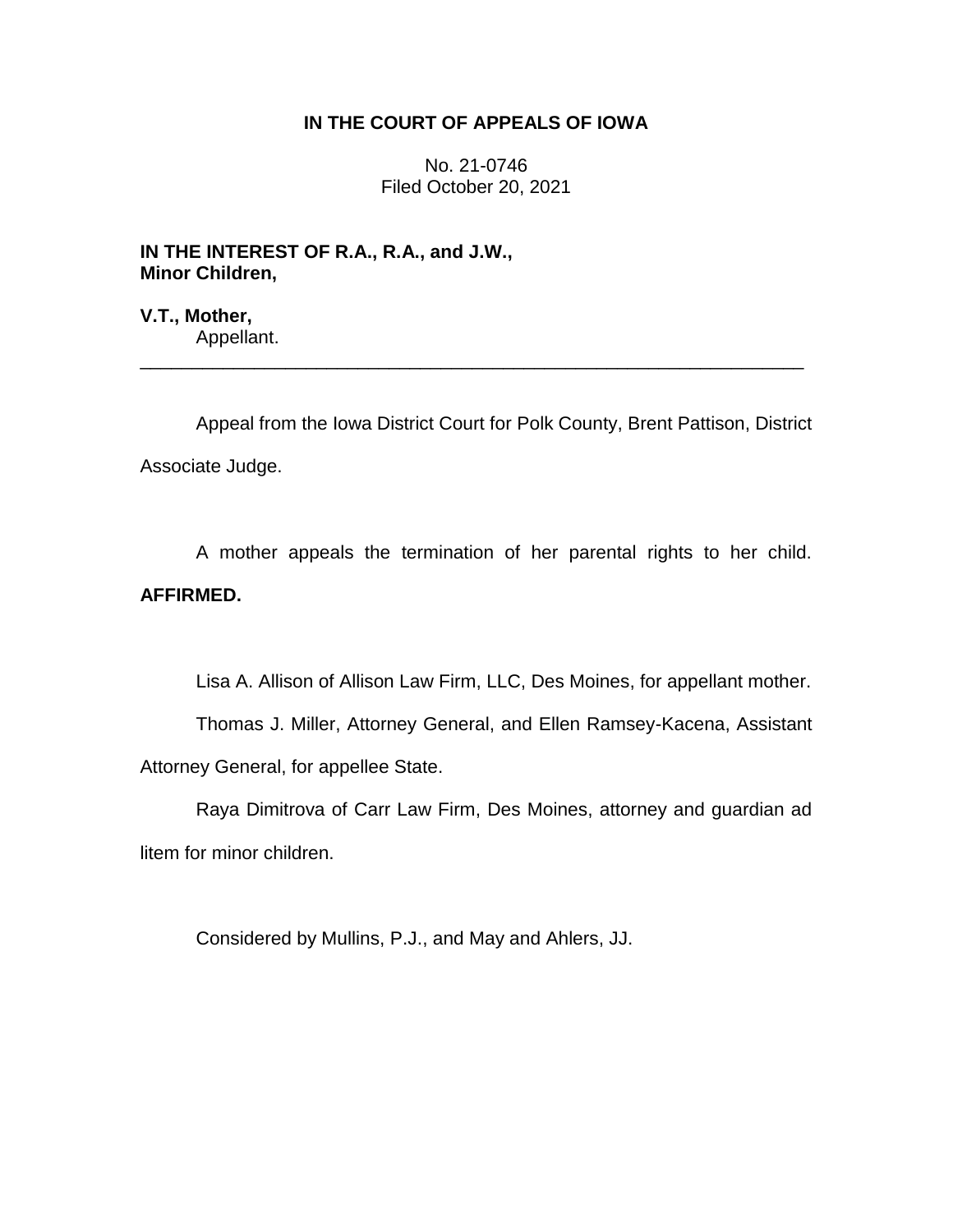## **MAY, Judge.**

 $\overline{a}$ 

A mother appeals the termination of her parental rights to her children, R.A., R.A., and J.W.<sup>1</sup> She challenges the statutory grounds authorizing termination and whether termination is in the best interests of the children.<sup>2</sup> We affirm.

Our review of termination proceedings is de novo. *In re Z.P.*, 948 N.W.2d 518, 522 (Iowa 2020). "We will uphold an order terminating parental rights where there is clear and convincing evidence of the statutory grounds for termination. Evidence is clear and convincing when there is no serious or substantial doubt as to the correctness of the conclusions of law drawn from the evidence." *In re T.S.*, 868 N.W.2d 425, 431 (Iowa Ct. App. 2015) (citation omitted).

Our analysis proceeds in three steps. *In re A.S.*, 906 N.W.2d 467, 472 (Iowa 2018). First, we determine whether the grounds for termination have been established. *Id.* at 472–73. Then, we turn to whether termination is in the best interests of the children. *Id.* at 473. And finally, we consider whether we should exercise any permissive exceptions to termination. *Id.* But if a parent doesn't challenge a step in our analysis, we need not address it. *In re J.P.*, No. 19-1633, 2020 WL 110425, at \*1 (Iowa Ct. App. Jan 9, 2020).

Here, the mother's rights were terminated under Iowa Code section 232.116(1)(h) and (*l*) (2021). When a juvenile court terminates under multiple statutory grounds, we may affirm on any ground raised and satisfied

 $<sup>1</sup>$  At the time of termination, the children's fathers were deceased.</sup>

 $2$  The mother also makes a passing request that we forgo termination and instead establish a guardianship with the maternal grandmother serving as guardian. But she does not develop any supporting argument. So we consider the argument waived. *See In re A.D.*, No. 20-1192, 2020 WL 7022393, at \*3 n.5 (Iowa Ct. App. Nov. 30, 2020).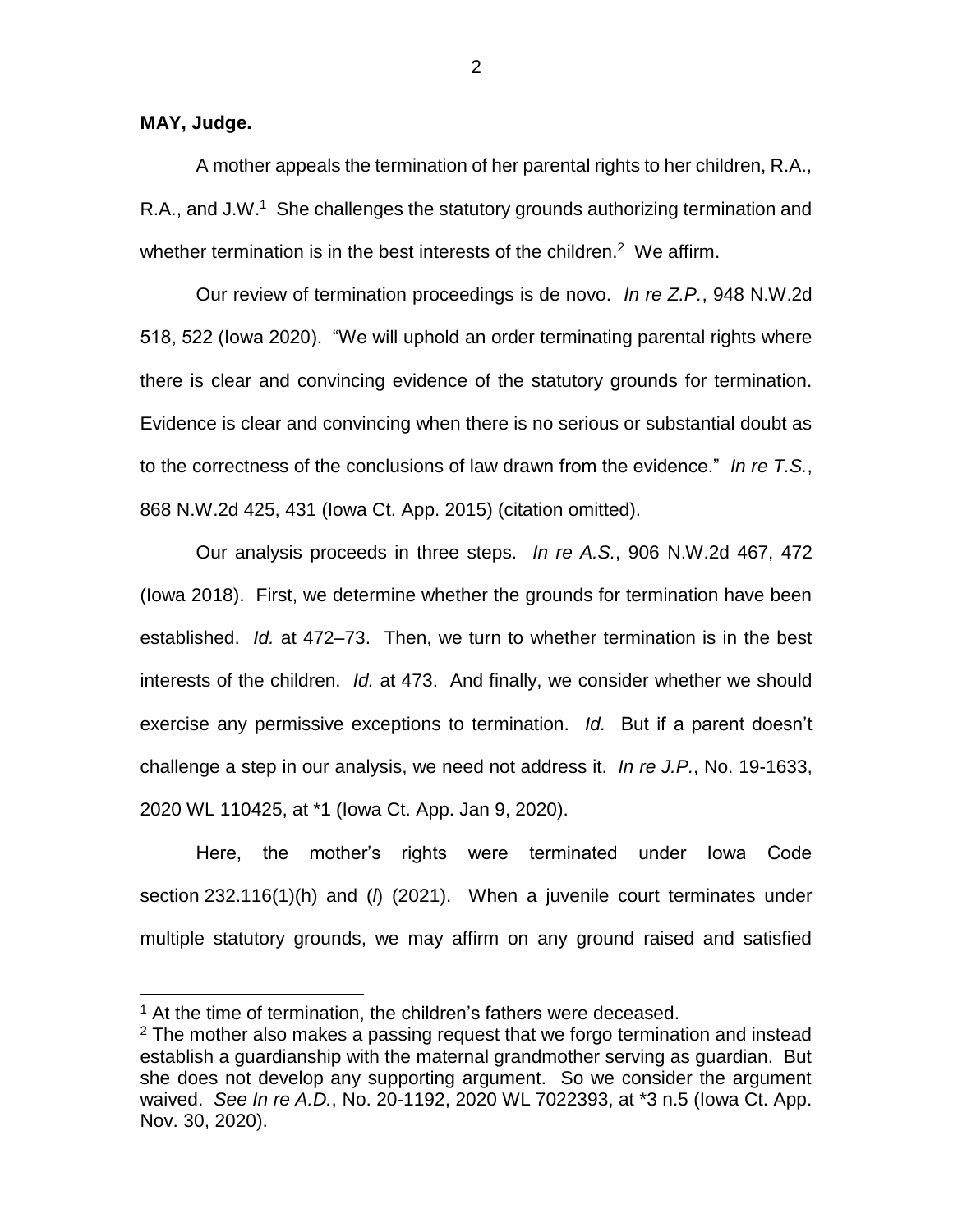below. *In re J.D.*, No. 21-0391, 2021 WL 3379037, at \*1 (Iowa Ct. App. Aug. 4,

2021). We choose to address paragraph (h), which authorizes termination when:

(1) The child is three years of age or younger.

(2) The child has been adjudicated a child in need of assistance pursuant to section 232.96.

(3) The child has been removed from the physical custody of the child's parents for at least six months of the last twelve months, or for the last six consecutive months and any trial period at home has been less than thirty days.

(4) There is clear and convincing evidence that the child cannot be returned to the custody of the child's parents as provided in section 232.102 at the present time.

Iowa Code § 232.116 (1)(h). The mother concedes all but the fourth element. This fourth element is established when the State proves the children cannot be safely returned to the parent at the time of the termination hearing*. In re T.W.*, No. 20- 0145, 2020 WL 1881115, at \*2–3 (Iowa Ct. App. Apr. 15, 2020).

We agree with the juvenile court that the children cannot be safely returned to the mother's care. The mother struggles with substance use. She tested positive for methamphetamine and marijuana during the life of this case. She most recently tested positive for methamphetamine and marijuana roughly six months prior to the termination hearing. And she missed several drug tests over the life of this case. We presume these missed tests would have been positive for illegal substances. *See In re D.G.*, No. 20-0587, 2020 WL 4499773, at \*4 (Iowa Ct. App. Aug. 5, 2020); *In re I.J.*, No. 20-0036, 2020 WL 1550702, at \*2 (Iowa Ct. App. Apr. 1, 2020) ("We presume these missed drug tests would have resulted in positive tests."); *In re L.B.*, No. 17-1439, 2017 WL 6027747, at \*2 (Iowa Ct. App. Nov. 22, 2017); *In re C.W.*, No. 14-1501, 2014 WL 5865351, at \*2 (Iowa Ct. App. Nov. 13, 2014) ("She has missed several drug screens, which are thus presumed 'dirty,'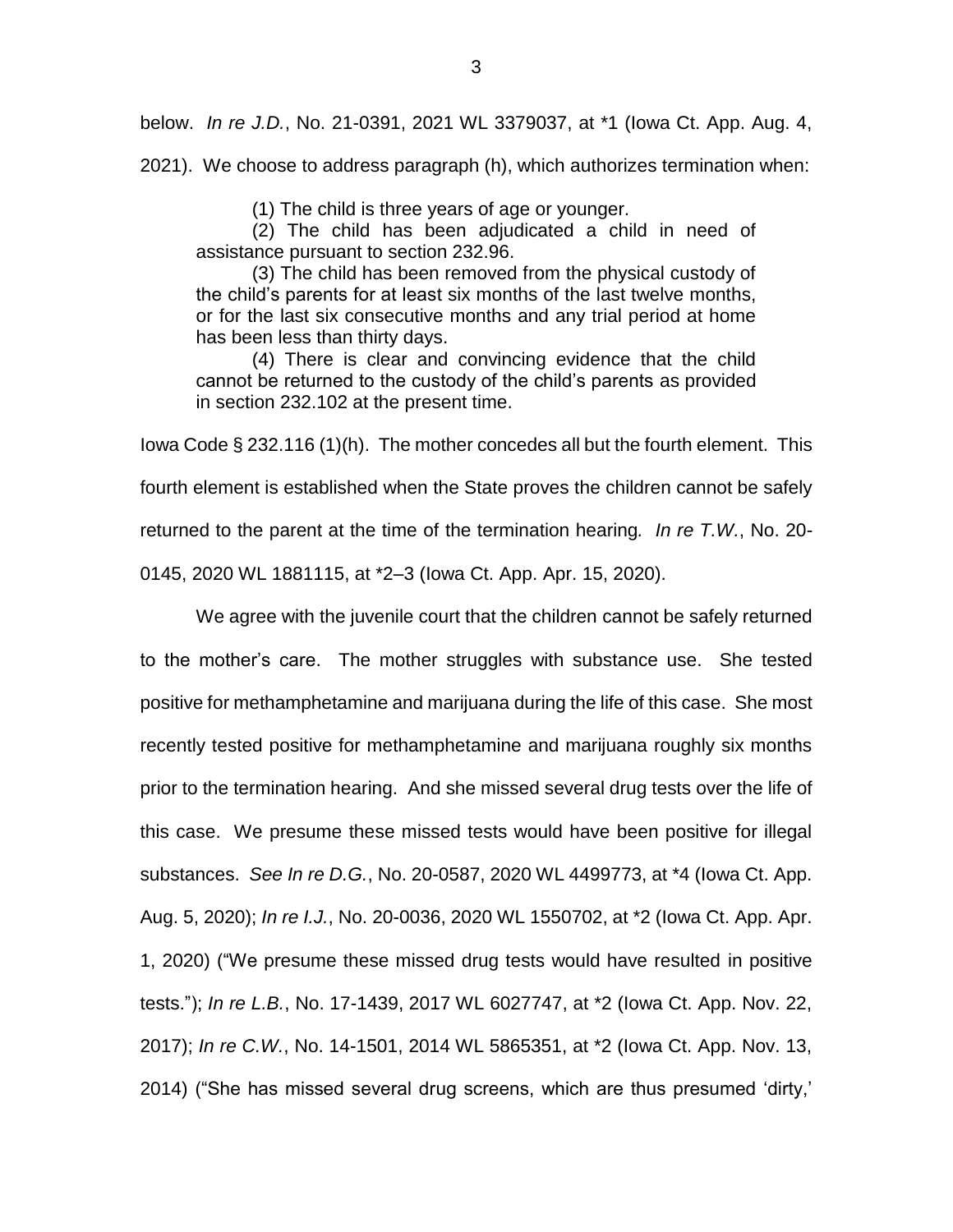i.e., they would have been positive for illegal substances."). To her credit, the mother obtained a substance-abuse evaluation. It yielded diagnoses of "stimulant use disorder, severe, amphetamine-type substance" and "cannabis use disorder, severe." Then, and again to the mother's credit, she entered treatment. But she was unsuccessfully discharged because she chose to leave.

"A parent's methamphetamine use, in itself, creates a dangerous environment for children." *J.P.*, 2020 WL 110425, at \*2. "We cannot turn a blind eye to the [mother's] history of use. And we fear [her] continued methamphetamine use is likely in the future." *See In re E.G.*, No. 21-0467, 2021 WL 2709486, at \*2 (Iowa Ct. App. June 30, 2021). We conclude a statutory ground for termination is satisfied and move to our next step.

We now consider whether termination is in the best interests of the children. When making a best-interest determination, we "give primary consideration to the child[ren]'s safety, to the best placement for furthering the long-term nurturing and growth of the child[ren], and to the physical, mental, and emotional condition and needs of the child[ren]." *In re P.L.*, 778 N.W.2d 33, 40 (Iowa 2010) (quoting Iowa Code  $\S$  232.116(2)). "It is well-settled law that we cannot deprive a child of permanency after the State has proved a ground for termination under section 232.116(1) by hoping someday a parent will learn to be a parent and be able to provide a stable home for the child." *Id.* at 41.

The mother claims termination is "unnecessarily cruel" to her and she can continue to "build on her progress within the next few years." But our focus is on what is best for the children. And these children deserve permanency and stability,

4